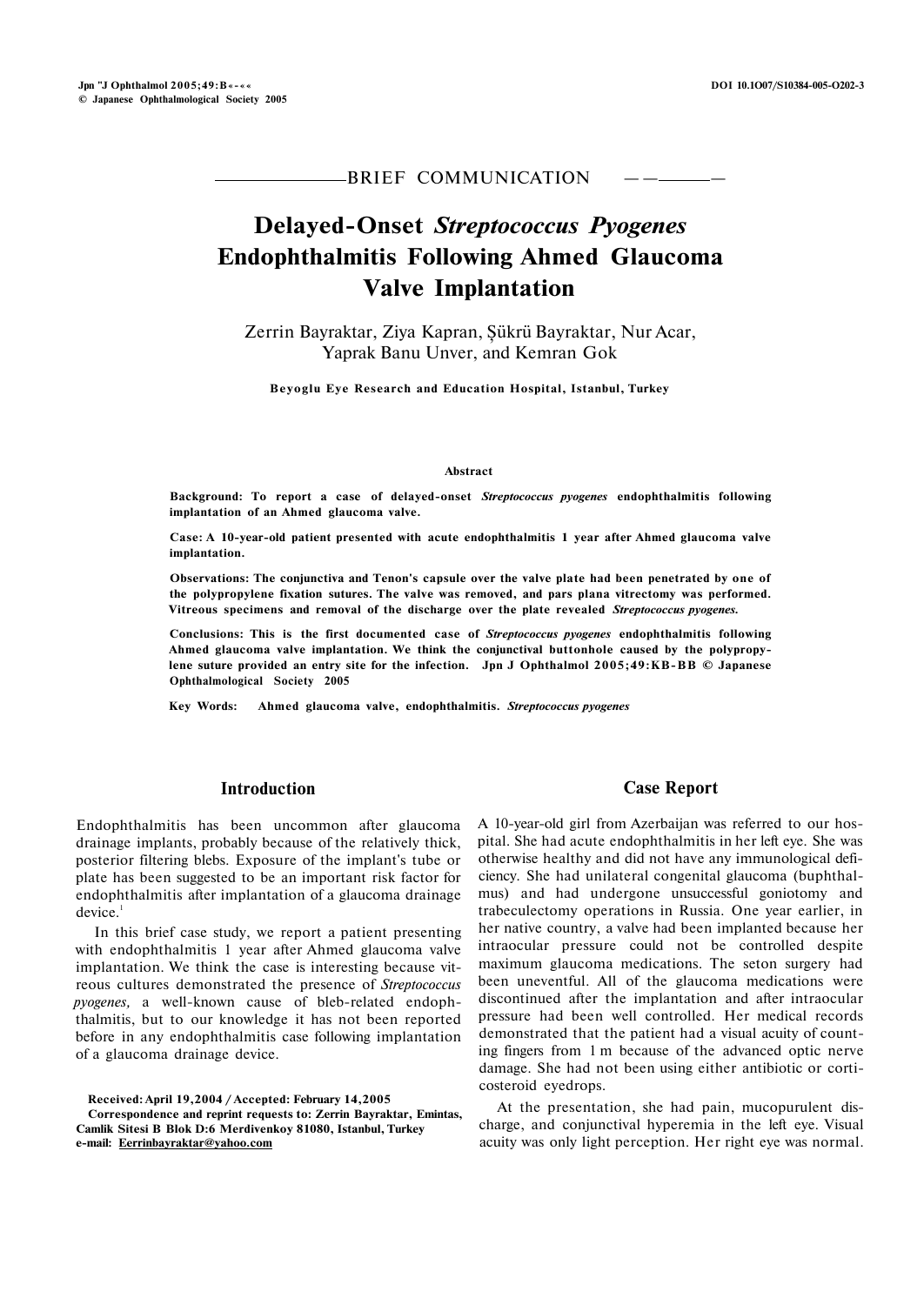

**Figure L A polypropylene suture is shown penetrating the conjunctiva and Tenon's capsule in a 10-year-old girl with endophthalmitis in her left eye 1 year after receiving an Ahmed glaucoma valve implantation.** 



**Figure 2. Ahmed glaucoma valve plate covered with purulent material.** 

Biomicroscopic examination of the left eye revealed chemosis, subconjunctival hemorrhages, corneal edema, hypopyon, and fibrinoid reaction, obscuring the pupillary area. The fundus could not be visualized. B-mode ultrasonography was performed, and the vitreous cavity was found to be completely filled with hyperechoic material.

Immediate pars plana vitrectomy and intravitreal antibiotic administration were planned. During surgery, a bluecolored polypropylene suture was found to penetrate both the Tenon's capsule and the conjunctiva covering the plate of the Ahmed glaucoma valve (Fig. 1). It was one of the two sutures used for the fixation of the device's plate to the underlying sclera. The plate of the Ahmed drainage implant was completely covered by purulent material (Fig. 2). The valve was removed. The vitreous was found during surgery to be completely opacified. The retina was covered with exudates and hemorrhages. A purulent abscess had formed over the macula. The optic nerve head was pale. There was dense retrolental condensation over the posterior surface of the crystalline lens, and, therefore, lensectomy was carried out in order to remove it completely. After completion of the vitrectomy, 20ug ceftazidime and lOOug vancomycin were administered intravitreally. The patient was also treated with topical fortified cefazolin and tobramycin eye drops and ciprofloxacin tablets (500 mg twice daily) for 2 weeks.

The microorganism *Streptococcus pyogenes,* resistant to metmcillin, was isolated from both vitreous and conjunctival cultures.

We were able to reexamine the patient 3 months after the operation. Visual acuity was hand motions only, because a dense retropupillary membrane had developed, and the optic nerve was completely pale. The retina was attached and intraocular pressure was 4mmHg.

Because there were no complaints and she had only limited visual potential, subsequent surgical intervention was not recommended. The patient returned to her country and was lost to follow-up.

## **Comments**

Two cases of endophthalmitis following Ahmed glaucoma valve implantation have been reported. *Propionibacterium acnes* was isolated in the first and *Haemophilus influenzae*  in the other.<sup>23</sup> In our patient, the tube was not exposed, but one of the two polypropylene sutures securing the plate had penetrated the overlying conjunctiva and Tenon's capsule. We suggest that the conjunctival buttonhole caused by the suture provided the necessary entry site for *Streptococcus pyogenes.* A similar pathogenesis was reported responsible for endophmalmitis following intraocular lens implantation with suture fixation to the sclera and subsequent suture exposure.

A recent case report described *Streptococcus pneumoniae* endophthalmitis after a Bearveldt implant; a small conjunctival buttonhole caused by the suture securing the plate to the sclera was thought to be the entry site.<sup>5</sup>

In conclusion, we recommend avoiding the use of polypropylene sutures for securing a device plate or for embedding it into the sclera by rotation because the cut ends of those sutures can easily break the overlying Tenon's capsule and/or conjunctiva.

### **References**

**1. Gedde SJ, Scott IU,Tabandeh H, et ai. Late endophthalmitis associated with glaucoma drainage implants. Ophthalmology 2001;108: 1323-1327.**